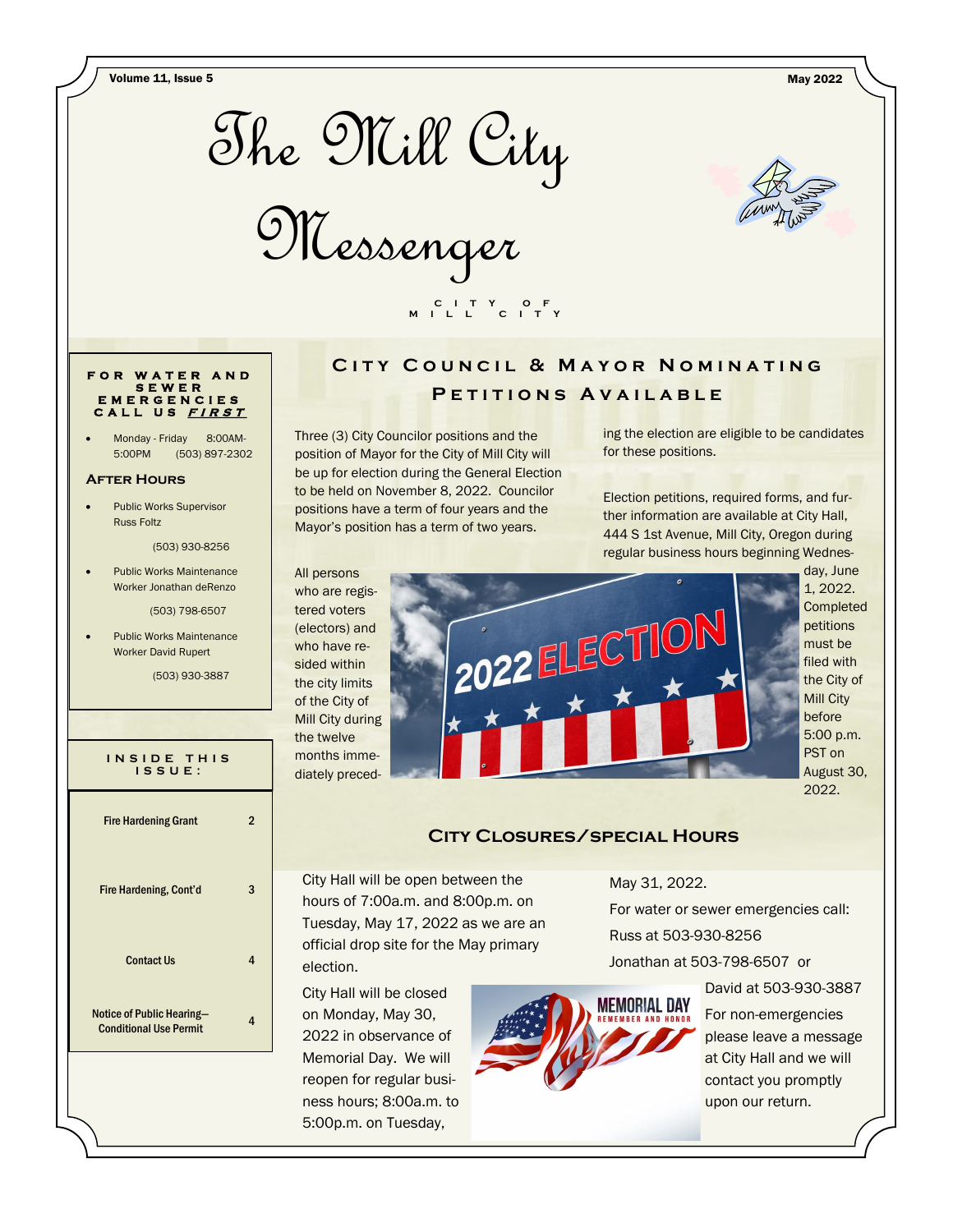## **New Grant Program Available to Help Fire Hardening of Homes & Businesses Damaged in 2020 Wildfires**

ALBANY — Linn County is partnering with the Oregon Building Codes Division to launch a grant program to help owners of homes and businesses rebuild after the 2020 Oregon wildfires.

People who own a home – including manufactured home – or business that was damaged or destroyed by the 2020 wildfires can receive money for using more fire-resistant methods and materials when they rebuild. Those who have already rebuilt also qualify.

Linn County Building Official Steve Wills said fire hardening is an important tool to help make homes more resistant to fire.

Fire hardening includes actions that can be taken to make a home or business more resistant to damage from a wildfire, such as using materials for siding and roofing that resist ignition during a wildfire, installing fire- resistant windows to protect openings, or using attic ventilation devices that help reduce ember intrusion.

"These improvements are particularly effective at preventing ignition from embers, which can travel great distances from wildfires," said Alana Cox, administrator of the Oregon Building Codes Division "We hope this program will help people affected by the wildfires build back more fire-resistant communities."

Need more time to make your water/sewer payment? All

CALL ME!

you need to do is call or stop in at City Hall...we're happy to do what we can to work with you!

To qualify for the program, a person must own a home or business that was damaged or destroyed in the 2020 Oregon wildfires. There is a menu of fire hardening improvements, including more fire-resistant roofs, siding and windows that qualify for grant money. Once one or more qualifying improvements have been completed, an eligible applicant can receive grant money through the Linn County Planning and Building Department.

To learn more and apply, visit https://www.oregon.gov/bcd/Pages/firehardening.aspx.

Applications will also be accepted at the Linn County Planning and Building Department. Acceptable forms of submittal are as follows:

- Hand Delivered 300 SW 4th Avenue, Room 114, Albany, OR 97321
- Mailed PO Box 100, Albany, OR 97321
- Emailed planoffice@co.linn.or.us
- Faxed 541-926-2060

The following improvements (see page 3) will be incentivized by the program and the listed incentive amounts will be disbursed to eligible applicants once they complete qualifying fire hardening improvements.

A good Mum

HAS BAD DAYS & GREAT DAYS & NORMAL DAYS & OVERWHELMING DAYS & PERFECT DAYS & TRYING DAYS & SUPER MUM DAYS & JUST BEING A MUM DAYS & A WHOLE LOT OF LOVE & REAL & CRAZY MOTHERHOOD DAYS!

Happy Mother<br>Day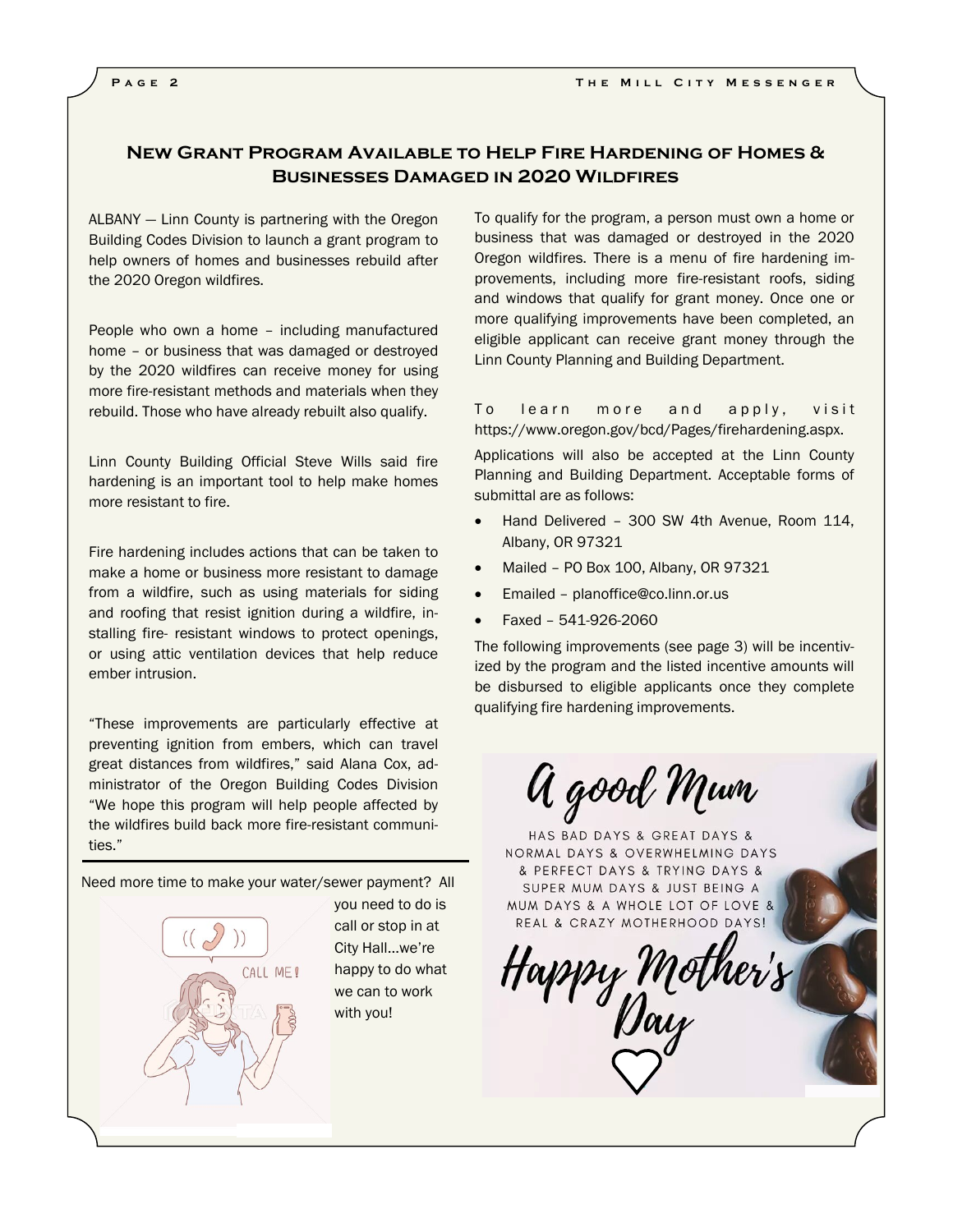## **Fire Hardening, Continued**

| <b>ELEMENT</b>                                                                           | <b>OPTIONS</b>                                                                                  | <b>GRANT AMOUNT</b>                     |
|------------------------------------------------------------------------------------------|-------------------------------------------------------------------------------------------------|-----------------------------------------|
| Roofing                                                                                  | Class B or Class A                                                                              | \$2,200                                 |
| <b>External wall covering</b>                                                            | Must be constructed from one of the following:                                                  | \$1,750                                 |
|                                                                                          | Noncombustible<br>$\bullet$                                                                     |                                         |
|                                                                                          | Ignition-resistant                                                                              |                                         |
|                                                                                          | Heavy timber assembly                                                                           |                                         |
|                                                                                          |                                                                                                 |                                         |
|                                                                                          | Log wall assembly                                                                               |                                         |
| <b>Ventilation</b>                                                                       | Options:                                                                                        | \$350                                   |
|                                                                                          | Vents designed to resist ember and flame intrusion<br>1.                                        |                                         |
|                                                                                          | 2.<br>Unvented attic assembly                                                                   |                                         |
| Overhangs, cantilevers, and<br>projections                                               | Underside of eaves, soffits, cantilevers, etc., protected by one of the<br>following:           | \$400                                   |
|                                                                                          | Noncombustible material                                                                         |                                         |
|                                                                                          | Ignition-resistant material                                                                     |                                         |
|                                                                                          | Exterior portion of 1-hour wall assembly                                                        |                                         |
|                                                                                          | 1 layer of 5 /8-inch Type X exterior gypsum sheathing or equiv-<br>alent                        |                                         |
| <b>Walking surfaces of porch-</b>                                                        | Must be constructed from one of the following:                                                  | \$550                                   |
| es, balconies, and decks                                                                 | Noncombustible                                                                                  |                                         |
|                                                                                          | Ignition resistant                                                                              |                                         |
|                                                                                          | Exterior fire-retardant treated wood                                                            |                                         |
|                                                                                          | Materials meeting ASTM E2632                                                                    |                                         |
| <b>Windows and skylights</b>                                                             | Protected by one of the following:                                                              | \$550                                   |
|                                                                                          | Tempered glass                                                                                  |                                         |
|                                                                                          | 20-minute fire-resistance-rated assembly                                                        |                                         |
| <b>Skirting (manufactured)</b>                                                           | Made from one of the following skirting materials:                                              | \$500                                   |
| homes only)                                                                              | Noncombustible<br>$\bullet$                                                                     |                                         |
|                                                                                          | Ignition resistant<br>$\bullet$                                                                 |                                         |
| <b>Accessory structures within</b><br>50 feet of a residential or<br>commercial building | Improve the structure with both the roofing and the exterior wall cov-<br>ering elements above. | \$500 per structure;<br>\$1,000 maximum |
|                                                                                          | Up to two structures are eligible for the grant.                                                |                                         |